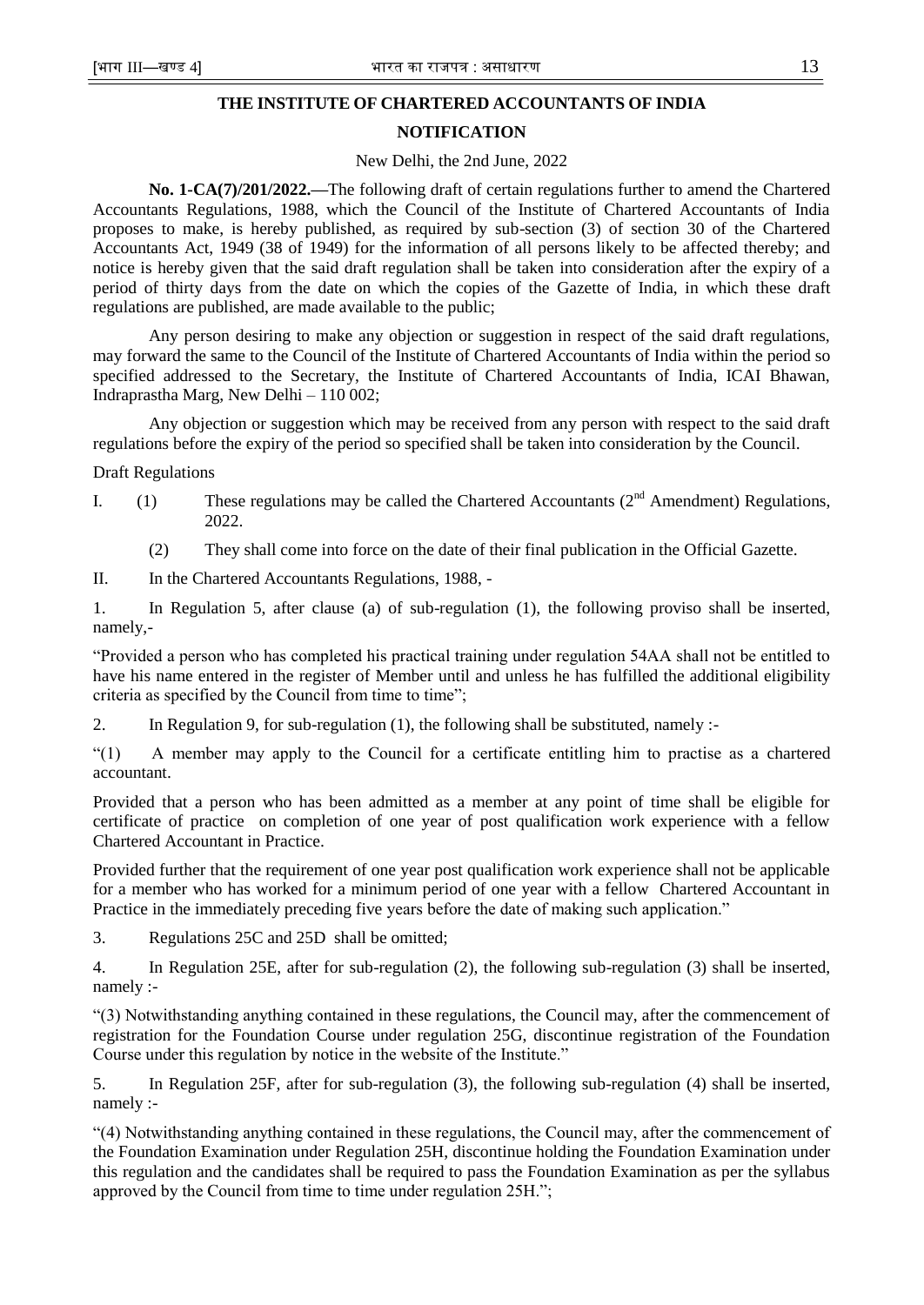6. After Regulation 25F, the following regulations 25G and 25H shall be inserted, namely :-

―25G. Registration for the Foundation Course

(1) No candidate shall be registered for the Foundation Course unless he has passed the Class  $10<sup>th</sup>$ Examination conducted by an examining body constituted by law in India or outside India an examination recognised by the Central Government or the State Government as equivalent thereto.

(2) Notwithstanding anything contained in sub-regulation (1), a candidate who was already registered for Common Proficiency Course or Foundation Course under these regulations shall be eligible for conversion to Foundation Course under this regulation subject to such conditions as may be specified by the Council.

(3) The registration for Foundation Course shall be valid only for a period of four years from the date of registration / conversion.

(4) A candidate shall pay such fee, as may be fixed by the Council from time to time, which shall not exceed twenty-five thousand rupees, along with an application in the form approved by the Council for registration to the Foundation Course.

Provided a candidate who is residing outside India shall pay such fees as may be fixed by the Council from time to time.

25H. Admission to the Foundation Examination, Fee and Syllabus

(1) No candidate shall be admitted to the Foundation Examination unless he -

(a) is registered with the Board of Studies of the Institute for a minimum period of four months on or before the 1<sup>st</sup> day of month in which the examination is held and has complied with such other requirements as may be decided by the Council from time to time; and

(b) has appeared in the Senior Secondary (10+2) examination conducted by an examining body constituted by law in India or outside India an examination recognised by the Central Government or the State Government as equivalent thereto for the purpose of admission to graduation course.

(2) A candidate for the Foundation examination shall pay such fees, as may be fixed by the Council, which shall in any case not exceed ten thousand rupees.

Provided a candidate who is residing outside India shall pay such fees as may be fixed by the Council from time to time.

(3) A candidate for the Foundation examination shall be examined in the syllabus approved by the Council from time to time.";

7. Regulations 28D and 28E shall be omitted;

8. In regulation 28F, after sub-regulation (6), the following sub-regulation (7), shall be inserted, namely :-

―(7) Notwithstanding anything contained in these regulations, the Council may, after the commencement of registration for the Intermediate Course under regulation 28H, discontinue registration for the Intermediate Course under this regulation by notice in the website of the Institute."

9. In regulation 28G, after sub-regulation (4), the following sub-regulation (5), shall be inserted, namely :-

―(5) Notwithstanding anything contained in these regulations, the Council may, after the commencement of Intermediate Examination under regulation 28I, discontinue holding the Intermediate Examination under this regulation and the candidates shall be required to pass the Intermediate Examination as per the syllabus approved by the Council from time to time as per regulation 28I.";

10. After Regulation 28G, the following regulations 28H and 25I shall be inserted, namely :-

―28H. Registration for Intermediate Course and Fees

―(1) The study course for the chartered accountancy candidates shall be named as Intermediate Course, which shall be composed of two Groups viz. Group I and Group II.

(2) No candidate shall be registered for the Intermediate Course unless he has passed the Foundation Examination under these regulations and Senior Secondary  $(10+2)$  examination conducted by an examining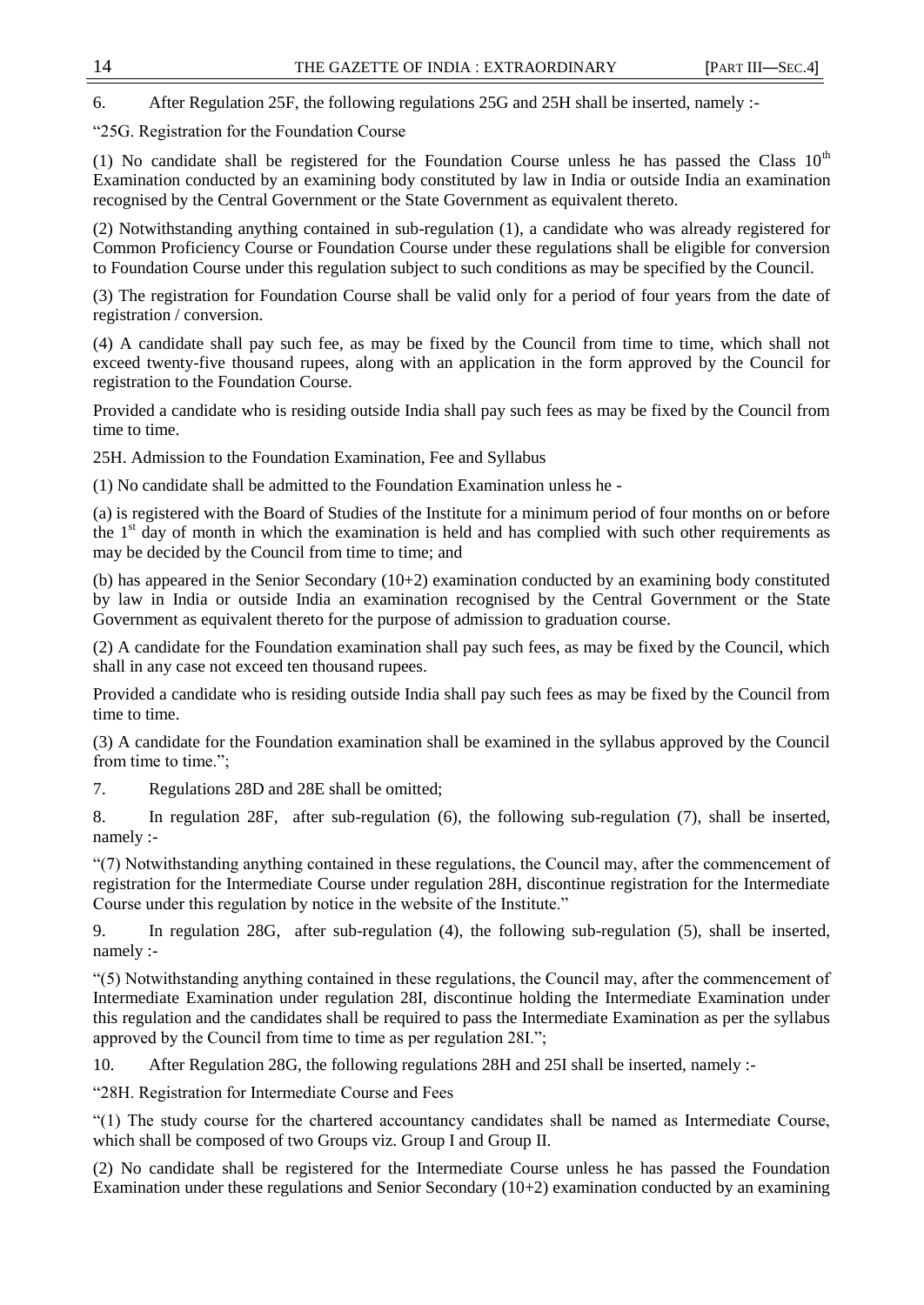body constituted by law in India or outside India or an examination recognised by the Central Government or the State Government as equivalent thereto for the purpose of admission to graduation course and has complied with such other requirements as may be decided by the Council from time to time.

Provided that a candidate who has passed the Entrance Examination or erstwhile Foundation Examination or Professional Education (Examination – I) or Common Proficiency Test or Foundation Examination under these regulations shall be eligible for registration to Intermediate Course under this regulation subject to such conditions as may be specified by the Council.

Provided further that a candidate who was already registered for erstwhile Intermediate or Professional Education (Course-II) or Intermediate (Professional Competence) Course or the Intermediate (Integrated Professional Competence) Course or the Intermediate Course under these regulations shall be eligible for conversion to Intermediate Course under this regulation subject to such conditions as may be specified by the Council.

(3) Notwithstanding anything contained in sub-regulation (2), a graduate or post graduate as referred to in sub-clause (ix) of regulation 2(1) shall be eligible for registration to Intermediate Course, if such person is  $a -$ 

(a) graduate or post graduate in commerce having secured in aggregate a minimum of fifty five per cent. of the total marks or its equivalent grade in the examination conducted by any recognised university (including Open University) by studying any three papers each carrying a minimum of fifty marks in a semester or year and cumulatively hundred or more marks over the entire duration of the concerned course, out of the subjects i.e., Accounting, Auditing, Mercantile laws, Corporate laws, Economics, Management (including Financial Management), Taxation (including Direct Tax Laws and Indirect Tax Laws), Costing, Business Administration or Management Accounting or similar to the title of these papers with different nomenclatures, as approved by the Board of Studies of the Institute; or

(b) graduate or post graduate other than those referred to in clause (a), having secured in aggregate a minimum of sixty per cent. of the total marks or its equivalent grade in the examination conducted by any recognised university (including Open University).

Explanation—For the purpose of this sub-regulation -

(i) for calculating the percentage of marks, the marks secured in subjects in which a person is required by the University (including Open University) to obtain only pass marks and for which no special credit is given for higher marks, shall be ignored; and

(ii) any fraction of half or more shall be rounded up to the next whole number and any fraction of less than half number shall be ignored.

(4) Notwithstanding anything contained in sub-regulation (2), a candidate who is pursuing the final year of graduation / post graduation course shall be eligible for provisional registration to the Intermediate Course which shall be confirmed only on submission of satisfactory proof of having passed the graduation / post graduation examination with the minimum marks as provided in sub-regulation (3) of this regulation before making the application for admission to Intermediate Examination;

Provided further that if candidates fail to secure minimum marks as provided in sub-regulation (3) of this regulation before making the application for admission to Intermediate Examination, his provisional registration shall be cancelled and for the purpose of these regulations –

(i) no credit shall be given for the theoretical education undergone; and

(ii) the Council may on receipt of an application from a candidate who is unable to produce the satisfactory proof referred to in this regulation, permit refund of such amount of registration and tuition fee, as may be decided by it from time to time.

Provided that a candidate who has already been granted the provisional registration under regulation 28F on or before the coming into force of this regulation shall be required to submit the satisfactory proof of having passed the graduation examination within such period not exceeding six months as may be decided by the Council, from the date of appearance in the final year graduation examination.

Provided further that if candidates fails to produce the proof within the aforesaid period, his provisional registration shall be cancelled and for the purpose of these regulations –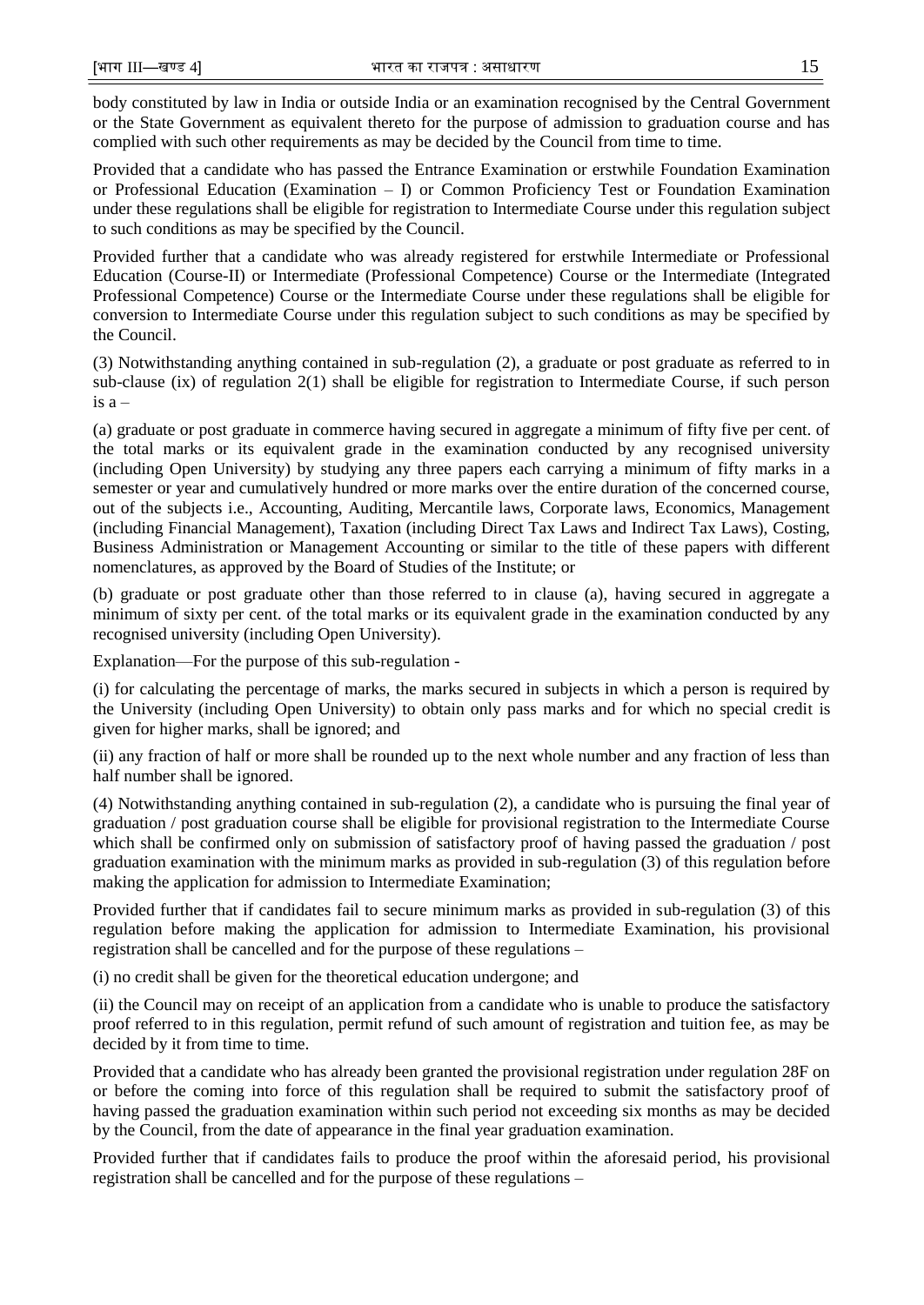(i) no credit shall be given for the theoretical education undergone; and

(ii) the Council may on receipt of an application from a candidate who is unable to produce the satisfactory proof referred to in this regulation, permit refund of such amount of registration and tuition fee, as may be decided by it from time to time.

(5) A candidate who has passed the Intermediate examination conducted by the Institute of Cost Accountants of India set up under the Cost and Works Accountants Act, 1959 (23 of 1959) or by the Institute of Company Secretaries of India set up under the Company Secretaries Act, 1980 (56 of 1980) shall also be eligible for registration to Intermediate Course:

(6) A candidate for registration for Intermediate Course shall pay such fees as may be fixed by the Council which shall not exceed twenty-five thousand rupees along with his application in the form as may be approved by the Council.

Provided a candidate who is residing outside India shall pay such fees as may be fixed by the Council from time to time.

(7) The registration of a candidate under this regulation shall be valid for a period of five years from the date of registration/conversion

Provided that a candidate shall be eligible for a one time re-validation for a further period of five years on his making an application in the form approved by the Council and on payment of such fee as may be fixed by the Council from time to time.

(8) Notwithstanding anything contained in this regulation, a candidate registered for Intermediate Course shall also be treated as having registered for Business Accounting Associate also.

28I. Admission to the Intermediate Examination, Fees and Syllabus

[ Applicable to candidates registered for Intermediate Course under regulation 28H ]

(1) No candidate shall be admitted to the Intermediate Examination unless he is registered with the Board of Studies of the Institute and produces a certificate to the effect that he has undergone a study course for such period and in such manner as may be specified by the Council from time to time as on the first day of the month in which the examination is held:

Provided that a candidate who is registered for the Intermediate Course under sub-regulation (3) of regulation 28H shall be eligible for admission to the Intermediate examination on fulfilling of the following criteria:-

- (a) produce a certificate to the effect that he has undergone a study course for a period not less than eight months, and;
- (b) submission of satisfactory proof of having passed the graduation / post graduation examination with the minimum marks as provided in said regulation before making the application for admission to Intermediate Examination

(2) Notwithstanding anything contained in sub-regulation (1), a candidate who was registered for the erstwhile Intermediate or Professional Education (Course–II) or Intermediate (Professional Competence) Course or the Intermediate (Integrated Professional Competence) Course or the Intermediate Course shall be eligible for admission to the Intermediate Examination subject to such conditions as specified by the Council.

(3) A candidate for the Intermediate examination shall pay such fees, as may be fixed by the Council from time to time, which shall not exceed ten thousand rupees.

Provided a candidate who is residing outside India shall pay such fees as may be fixed by the Council from time to time.

(4) A candidate for the Intermediate Examination, shall be examined as per the syllabus approved by the Council from time to time."

11. In Regulation 29, - after sub-regulation (2), the following sub-regulation (3) shall be inserted, namely :-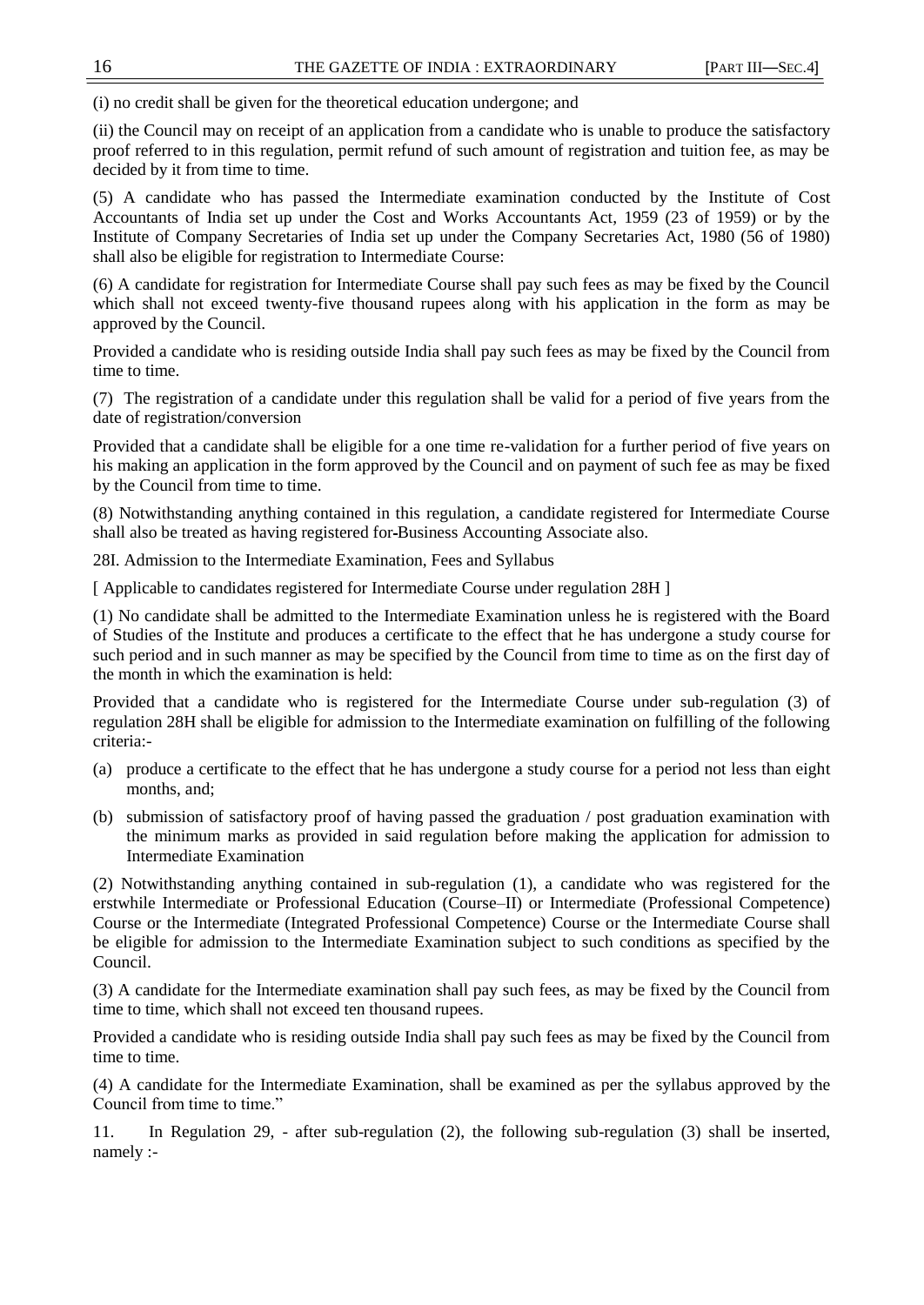―(3) Notwithstanding anything contained in these regulations, the Council may, after the commencement of registration for the Final Course under regulation 29E, discontinue registration for the Final Course under this regulation by notice in the website of the Institute."

12. Regulations 29B and 29C shall be omitted;

13. In Regulation 29D,-after sub-regulation (2), the following sub-regulation (3) shall be inserted, namely,-

―(3) Notwithstanding anything contained in these regulations, the Council may, after the commencement of the Final Examination under Regulation 29F, discontinue holding the Final Examination under this regulation and the candidates shall be required to pass the Final Examination as per the syllabus approved by the Council from time to time under regulation  $31(v)$ .";

14. After Regulation 29D, the following regulations 29E and 29F shall be inserted, namely :-

―29E. Registration for Final Course and fees

(1) A candidate who has passed the Intermediate examination under these regulations shall be required to register for the Final course:

Provided that a candidate who has passed the erstwhile Intermediate Examination or Professional Education (Examination-II) or Intermediate (Professional Competence) Examination or the Intermediate (Integrated Professional Competence) Examination or the Intermediate Examination held under these regulations but has not registered for Final Course on the date of coming into force of these regulations shall be eligible for registration to the Final Course subject to compliance with other provisions of these regulations.

Provided further that a candidate who is already registered for Final Course under these regulations shall be eligible for conversion to Final Course subject to such conditions as may be specified by the Council.

(2) A candidate for registration to the Final Course shall pay such fee as may be fixed by the Council from time to time which shall not exceed forty thousand rupees along with an application in the Form approved by the Council.

Provided a candidate who is residing outside India shall pay such fees as may be fixed by the Council from time to time.

(3) The registration of a candidate under this regulation shall be valid for a period of ten years from the date of registration/conversion

Provided that a candidate shall be eligible for re-validation for a further period of ten years on his making an application in the form approved by the Council and on payment of such fee as may be fixed by the Council from time to time.

29F Admission to Final Examination

[Applicable to candidates appearing in Final Examination under the syllabus approved by the Council under regulation  $31(v)$ ]

(1) No candidate shall be admitted to the Final Examination unless he –

- (i) is registered for the Final Course and has passed both the Groups of the Intermediate Examination held under regulation 28I; and
- (ii) has completed the practical training as required for admission as a member at least six months before the  $1<sup>st</sup>$  day of the month in which the examination is held; and
- (iii) has successfully completed advanced Integrated Course on Information Technology and Soft Skills under regulation 51E; and
- (iv) has passed the self paced online modules as per regulation 51F; and
- (v) has complied with such other requirements in such manner as may be specified by the Council from time to time.

(2) Notwithstanding anything contained in sub-regulation (1), a candidate who has passed the Professional Education (Examination–II) or the Professional Competence Examination or the Integrated Professional Competence Examination or the Intermediate (Professional Competence) Examination or Intermediate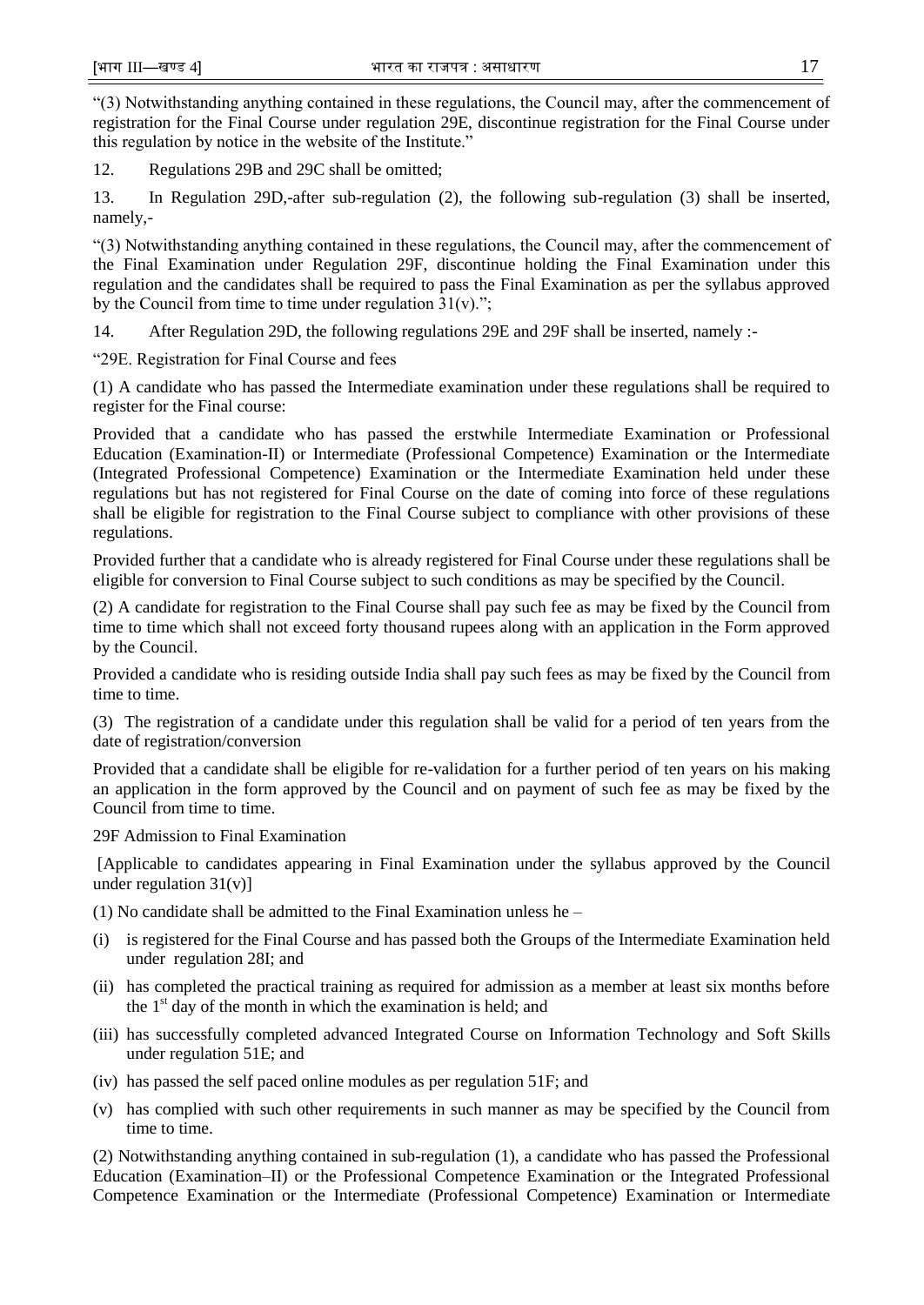(Integrated Professional Competence) Examination or the Intermediate Examination held under these Regulations or Intermediate Examination under the Chartered Accountants Regulations, 1964 or the Intermediate or the first examination under the Chartered Accountants Regulations, 1949, or was exempted from passing the first examination under those regulations shall be admitted to the Final examination provided that he has completed the practical training as required for admission as a member or has been serving the last six months of practical training, including excess leave, if any, under regulation 50 on the first day of the month in which the examination is held and has complied with other provisions of these regulations.

Explanation. - A candidate who has been admitted to the Final Examination before coming into force of these regulations shall be required to complete the Advanced Integrated Course on Information Technology and Soft Skills under regulation 51E and to pass the self-paced online modules under regulation 51F and has complied with such other requirement in such manner as may be specified by the Council from time to time before applying for membership of the Institute.

15. In regulation 30, for regulation 30, the following regulation shall be substituted, namely,-

"A candidate for admission to all the groups or only one group of the Final examination shall pay such fee as may be fixed by the Council from time to time which shall not exceed ten thousand rupees.";

Provided a candidate who is residing outside India shall pay such fees as may be fixed by the Council from time to time.

16. In regulation 31, clauses (ii) and (iii) shall be omitted and after clause (iv), the following clasue (v) shall be inserted, namely :-

―(v) as per the syllabus approved by the Council from time to time after commencement of enrolment to Intermediate Course under regulation 28H.

17. In regulation 32, after the words "electronically or" the words "otherwise" shall be inserted.

18. Regulation 36A shall be omitted.;

19. In regulation 36B, -for sub-regulation (1), the following sub-regulation (1), shall be substituted, namely,-

―(1) A candidate admitted to the Foundation Examination under Regulation 25F shall ordinarily be declared to have passed the examination if he obtains at one sitting a minimum of forty per cent. marks in each paper and a minimum of fifty per cent. marks in the aggregate of all the papers.";

20. After regulation 36B, the following regulation 36C shall be inserted, namely,-

―36C. Requirement for passing the Foundation Examination

[Applicable to candidates appearing in Foundation Examination under Regulation 25H]

(1) A candidate admitted to the Foundation Examination under Regulation 25H shall ordinarily be declared to have passed the examination if he obtains at one sitting a minimum of fifty per cent marks in each paper.

(2) The Council may adopt the criteria of negative marking in a paper or papers having objective type questions in such manner as may be specified by it from time to time.";

21. Regulation 37C shall be omitted;

22. In regulation 37D, after the heading the following shall be inserted, namely,-

"[Applicable to candidates who will be appearing in Intermediate Examination under Regulation 28G]"

23. After regulation 37D, the following regulation 37E shall be inserted, namely,-

―37E. Requirements for passing the Intermediate Examination

[Applicable to candidates appearing in Intermediate Examination under Regulation 28I]

(1) A candidate may appear in Group I or Group II, separately or simultaneously or in a Unit comprising of a set of papers of Group I or Group II.

(2) A candidate shall ordinarily be declared to have passed the Intermediate Examination, if he passes in both Group I and Group II.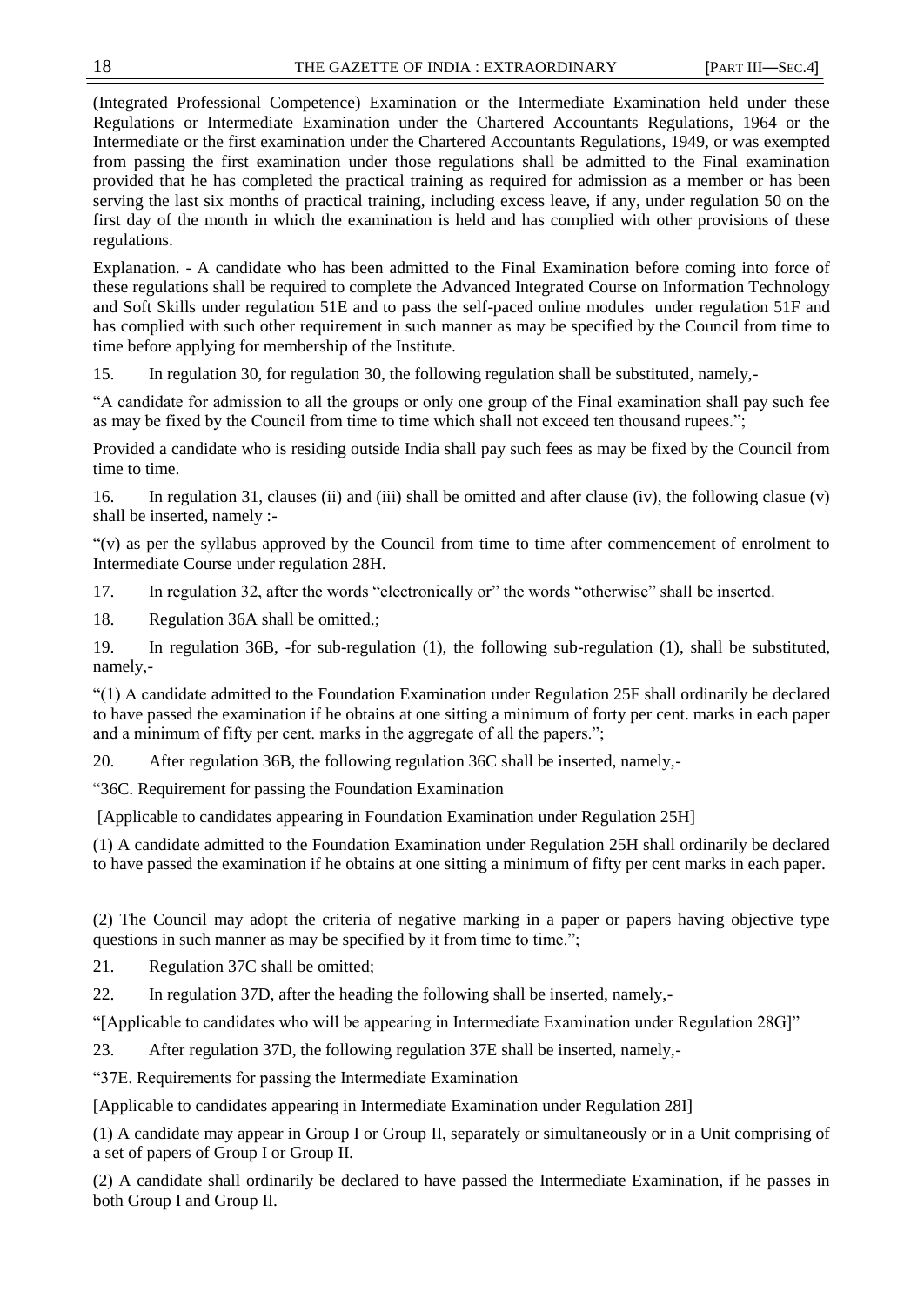$(3)$  A candidate, shall be eligible for Business Accounting Associate Certificate if he  $-$ 

(a) passes both Group I and Group II of Intermediate Examination; and

(b) successfully completes Integrated Course on Information Technology and Soft Skills under regulation 51D; and

(c) completes the practical training as provided in these regulations; and

(d) successfully completes the self paced online modules as provided in these regulations; and

(e) pay such fees as may be decided by the Council from time to time which shall not exceed Rs five thousand.

Provided a candidate who is residing outside India shall pay such fees as may be fixed by the Council from time to time.

(f) A candidate, who has passed either the Intermediate Examination or Intermediate (Integrated Professional Competence) Examination or Integrated Professional Competence Examination or Intermediate (Professional Competence) Examination or Professional Competence Examination or Professional Education-II Examination or erstwhile Intermediate Examination under these regulations or the Chartered Accountants Regulations, 1964 or Intermediate or the first examination under the Chartered Accountants Regulations, 1949 or was exempted from passing the first examination under that regulation have either been granted or not granted the Accounting Technician Certificate shall be eligible for making an application for Business Accounting Associate Certificate on compliance with such other requirements as may be specified by the Council from time to time.

(4) A candidate shall ordinarily be declared to have passed in both the Groups simultaneously, if he –

(a) secures at one sitting a minimum of forty per cent. marks in each paper of each of the Groups, viz., Group I and Group II, and minimum of fifty per cent. marks in the aggregate of all the papers of each of the Groups; or

(b) secures at one sitting a minimum of forty per cent. marks in each paper of both the Groups, viz., Group I and Group II, and a minimum of fifty per cent. marks in the aggregate of all the papers of both the Groups taken together.

(5) A candidate shall be declared to have passed in Group I or Group II or Unit, as the case may be, if he secures at one sitting a minimum of forty per cent. marks in each paper of the Group or Unit and a minimum of fifty per cent. marks in the aggregate of all the papers of that Group or Unit.

(6) A candidate, who has passed in any one but not in both the groups either of the Intermediate Examination held under these regulations or Intermediate (Integrated Professional Competence) Examination or Integrated Professional Competence Examination or Intermediate (Professional Competence) Examination or Professional Education (Examination-II) or of the erstwhile Intermediate Examination, shall be eligible for exemption in the corresponding paper or papers for the unexpired chance or chances, if the corresponding paper or papers exists in the new syllabus approved by the Council.

(7) The Council may frame guidelines to continue to award exemption in a paper or papers to a candidate, granted earlier in the Intermediate Examination held under these regulations for the unexpired chance or chances of the exemption in the corresponding paper or papers, in which he has secured exemption if the corresponding paper or papers exists in the new syllabus approved by the Council under sub-regulation (4) of regulation 28I. On appearing in the examination of the corresponding paper or papers in which he had failed, he shall be declared to have passed the examination if he secures at one sitting a minimum of forty per cent. marks in the corresponding paper or papers in which he had failed earlier and a minimum of fifty per cent. marks in the aggregate of all the papers of the Group including the marks of the paper or papers in which he had earlier been granted exemption by the Council.

(8) Notwithstanding anything contained in sub-regulations (1) to (5), a candidate who has appeared in all the papers comprised in a Group or Unit and fails in one or more papers comprised in a Group but secures a minimum of sixty per cent. marks in any paper or papers of that Group shall be eligible to appear at any one or more of the next three following examinations in the paper or papers in which he secured less than sixty per cent. marks. He shall be declared to have passed in that Group or Unit if he secures at one sitting a minimum of forty per cent. marks in each of such papers and a minimum of fifty per cent. of the total marks of all papers of that Group or Unit including the paper or papers in which he had secured a minimum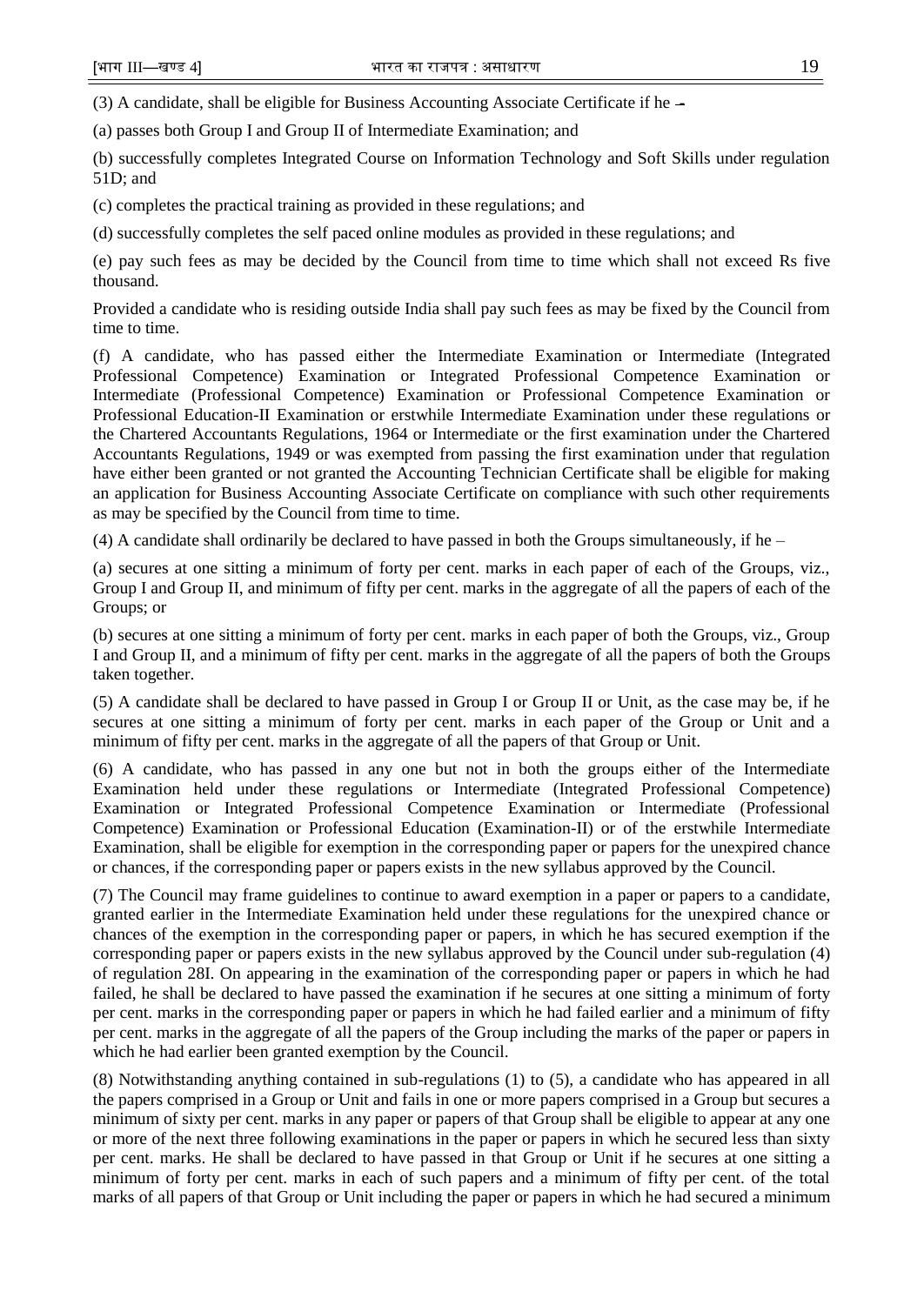of sixty per cent. marks in the earlier examination referred to above. He shall not be eligible for any further exemption in the remaining paper or papers of that Group or Unit until he has exhausted the exemption already granted to him in that Group or Unit.

(9) If a candidate has exhausted the exemption granted to him under sub-regulation (8) and he was not able to pass the said Group or Unit, he may opt for the continuing of said exemption to the subsequent examinations. However, in such a case, such candidate shall be required to obtain a minimum of fifty per cent marks in each of the remaining paper/s of that Group or Unit in order to declare him to have passed in that Group or Unit.

(10) The Council may adopt the criteria of negative marking in a paper or papers having objective type questions in such manner as may be specified by it from time to time.";

24. Regulations 38B and 38C shall be omitted;

25. In regulation 38D, after the heading, the following shall be inserted, namely,-

―[Applicable to candidates appearing in Final Examination under the syllabus approved by the Council under regulation 31 (iv)]"

26. After regulation 38D, the following regulation 38E, shall be inserted, namely, -

―[Applicable to candidates appearing in Final Examination under the syllabus approved by the Council under regulation 31 (v)]

(1) A candidate may appear in Group I or Group II or in a Unit comprising of a set of papers of Group I or Group II simultaneously or one Group/ Unit in one examination and the remaining Group / Unit and shall ordinarily be declared to have passed the Final Examination if he passes in both the Groups.

(2) A candidate shall ordinarily be declared to have passed in both the Groups/Units as the case may be simultaneously, if he –

(a) secures at one sitting a minimum of forty per cent. marks in each paper of each of the Groups/ Units and minimum of fifty per cent. marks in the aggregate of all the papers of each of the Groups/ Units; or

(b) secures at one sitting a minimum of forty per cent. marks in each paper of both the Groups/Units and a minimum of fifty per cent. marks in the aggregate of all the papers of both the Groups/Units taken together.

(3) A candidate shall be declared to have passed in a Group/Unit if he secures at one sitting a minimum of forty per cent. marks in each paper of the Group/Unit and a minimum of fifty per cent. marks in the aggregate of all the papers of that Group/Unit.

(4) A candidate who has passed in any one but not in both the groups/Units of the Final Examination under the syllabus approved by the Council under clause (iv) of regulation 31 or of the Final Examination as per the syllabus under paragraph 3 or 3A of Schedule `B‗ to the Chartered Accountants Regulations, 1988 or paragraph 3 of Schedule \_BB<sup>\*</sup> to the Chartered Accountants Regulations, 1964 (two Groups/Units scheme after January 1, 1985) enforced at the relevant time shall be eligible for exemption in that particular Group/Unit and shall be required to appear and pass in the remaining Group/Unit in order to pass the Final Examination.

(5) The Council may frame guidelines to continue to award exemption in a paper or papers to a candidate, granted earlier under the syllabus approved under clause (iv) of regulation 31 for the unexpired chance or chances of the exemption in the corresponding paper or papers in which he had secured exemption, if the corresponding paper or papers exist in the new syllabus of the Final Examination approved by the Council under regulation  $31(v)$ . On appearing in the examination of the corresponding paper or papers in which he had failed, he shall be declared to have passed the examination, if he secures at one sitting a minimum of forty per cent. marks in the corresponding paper or papers in which he had failed earlier and a minimum of fifty per cent. marks in the aggregate of all the papers of the Group/Unit including the marks of the paper or papers in which he had earlier been granted exemption by the Council.

(6) Notwithstanding anything contained in sub-regulations (1) to (5), a candidate who has appeared in all the papers comprised in a Group/Unit and fails in one or more papers comprised in a Group/Unit but secures a minimum of sixty per cent. marks in any paper or papers of that Group/Unit shall be eligible to appear at any one or more of the immediately next three following examinations in the paper or papers in which he secured less than sixty per cent. marks. He shall be declared to have passed in that Group/Unit, if he secures at one sitting a minimum of forty per cent. marks in each of such papers and a minimum of fifty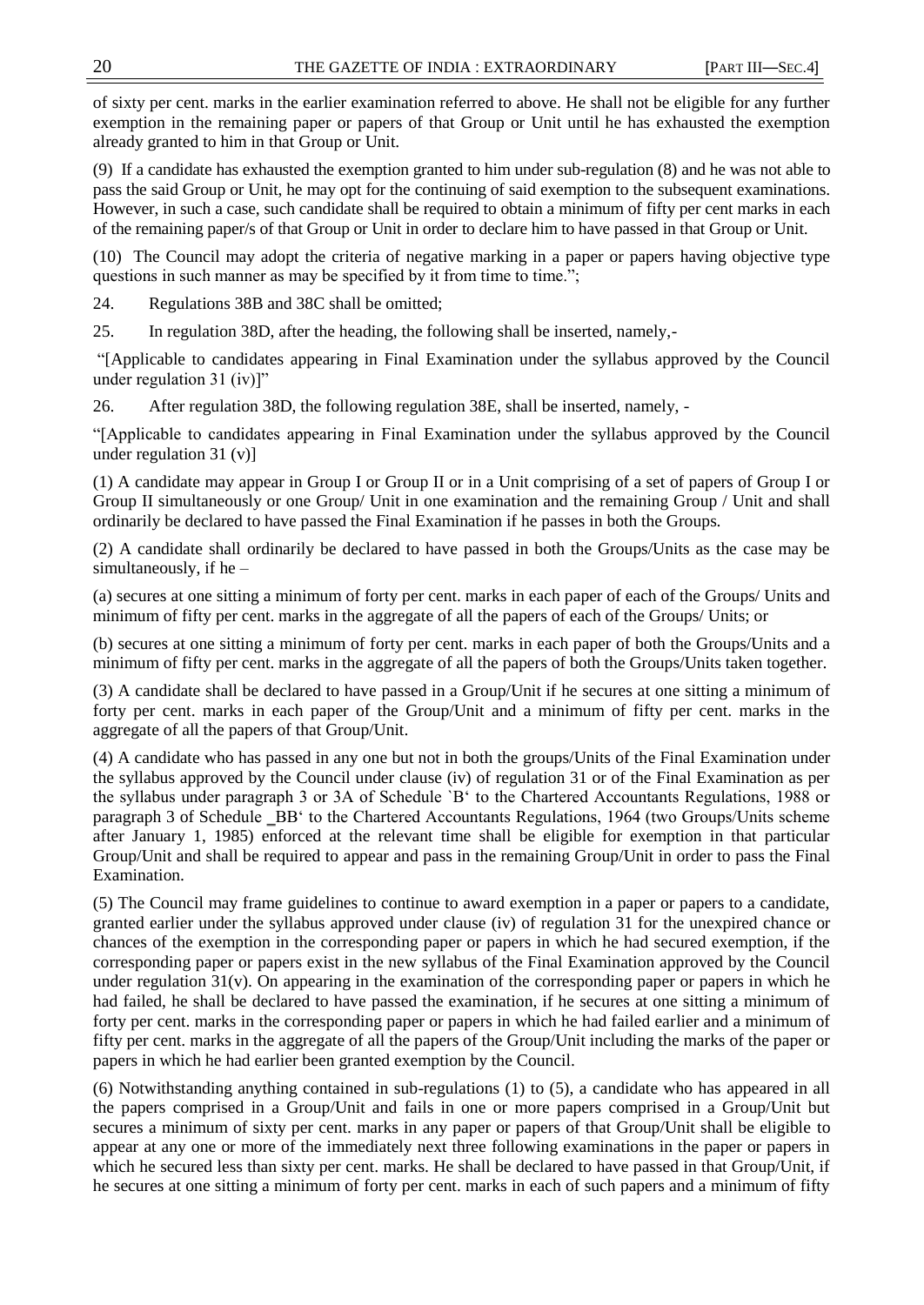per cent. of the total marks of all papers of that Group/Unit including the paper or papers in which he had secured a minimum of sixty per cent. marks in the earlier examination referred to above. He shall not be eligible for any further exemption in the remaining paper or papers of that Group/Unit until he has exhausted the exemption already granted to him in that Group/Unit]

(7) If a candidate has exhausted the exemption granted to him under sub-regulation (6) and he was not able to pass the said Group/Unit, he may opt for the continuing of said exemption to the subsequent examinations. However, in such a case, such candidate shall be required to obtain a minimum of fifty per cent marks in each of the remaining paper/s of that Group/Unit in order to declare him to have passed in that Group/Unit.

(8) The Council may adopt the criteria of negative marking in a paper or papers having objective type questions in such manner as may be specified by it from time to time.";

27. In regulation 39, in sub-regulation (1), for clause (a), the following clause (a) shall be substituted, namely,-

―(a) The result of each examination indicating whether a candidate has been successful or unsuccessful in the said examination shall be made available on the website of the Institute;";

28. In regulation 40, for sub-regulation (1), the following shall be substituted, namely,-

―(1) A candidate who has passed the Intermediate (Integrated Professional Competence) Examination, Intermediate Examination or Final Examination held under these regulations shall be granted a certificate to that effect in the Form approved by the Council.

Provided that the Council may refuse to grant such certificate to a candidate who has passed the final examination but has not complied with other provisions of these regulations which are required to be complied with for becoming a member of the Institute.

Provided further that a candidate may apply for Business Accounting Associate Certificate on fulfilment of the criteria as specified by the Council from time to time.";

29. In regulation 45, in sub-regulation (1),-

- (i) In clause (a), after the word and figures "regulation  $43$ ,", the words "having regard to" shall be inserted;
- (ii) In clause (b)(i) of sub-regulation (1), after the words and figure "regulation  $28G$ ", the words and figure "or both the Groups of Intermediate Examination held under regulation 28I" shall be inserted.:

30. In regulation 48, in sub-regulation (1), for the Table, the following Table shall be substituted, namely,-

| <b>Classification of the Normal place</b><br>of service of the articled assistant                   | <b>During</b><br>the<br>first<br>of<br>vear<br>training | During the second<br>year of training | During the<br>third<br>year of training |
|-----------------------------------------------------------------------------------------------------|---------------------------------------------------------|---------------------------------------|-----------------------------------------|
| (2)                                                                                                 | (2)                                                     | (3)                                   | (4)                                     |
| (i) Cities/Towns having population of<br>twenty lakhs and above                                     | $Rs.4000/-$                                             | $Rs.5000/-$                           | $Rs.6000/-$                             |
| (ii) Cities/Towns having population<br>of <b>five</b> lakhs and above but less than<br>twenty lakhs | $Rs.3000/-$                                             | Rs.4000/-                             | $Rs.5000/-$                             |
| (iii)<br>Cities/Towns<br>having<br>a<br>population of less than <b>five</b> lakhs                   | $Rs.2000/-$                                             | Rs.3000/-                             | $Rs.4000/-$                             |

**"Table**

# 31. In regulation 50,-

- $(i)$  In clause  $(ii)$ , for the words "three years", the words "two years" shall be substituted;
- (ii) For the proviso to clause (ii), the following proviso shall be substituted, namely, -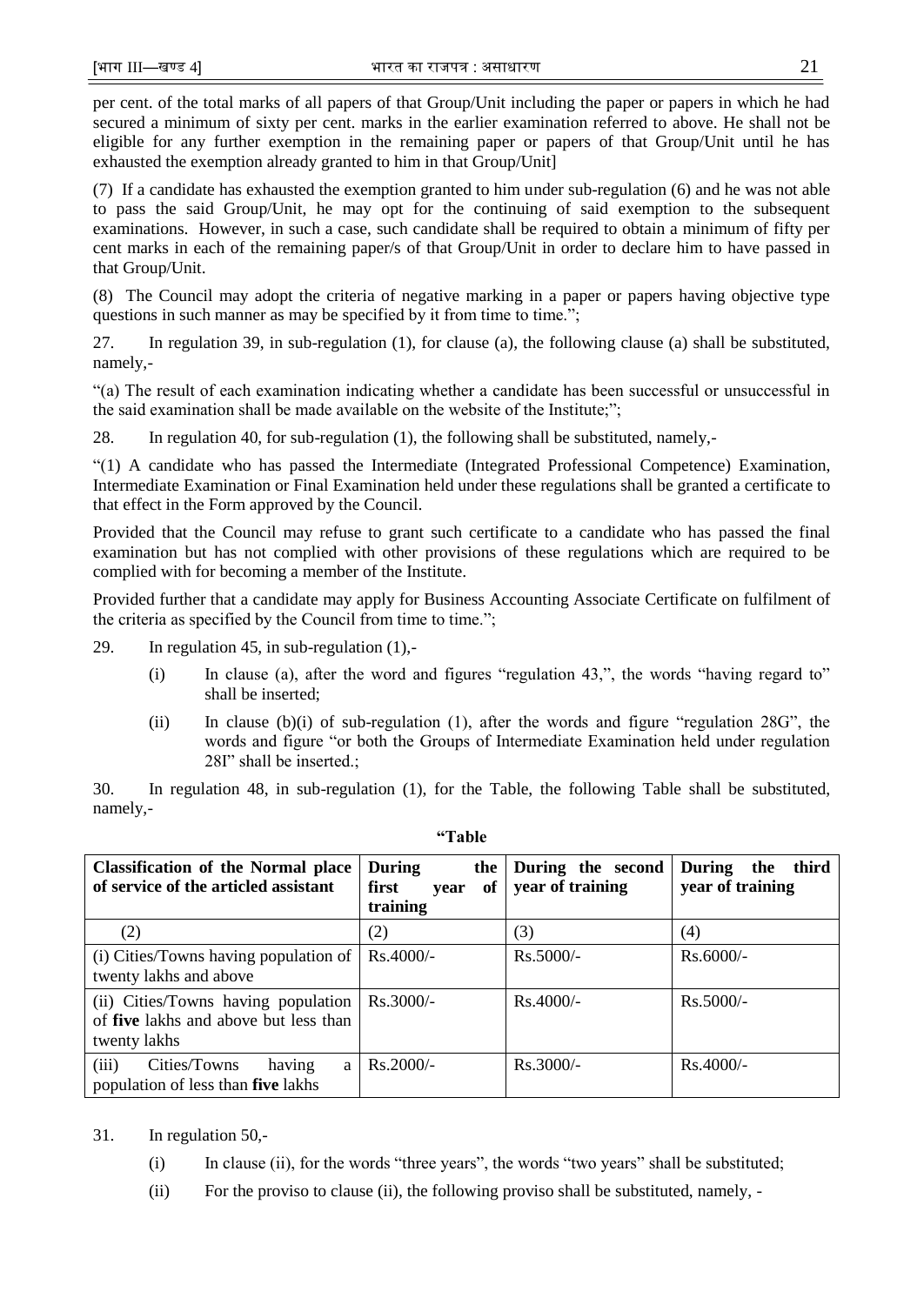―PROVIDED that a candidate who was registered as an articled assistant for a period of three years before coming into force the Chartered Accountants ( $2^{nd}$  Amendments) Regulations, 2022 shall be eligible to continue and complete the remaining period of practical training as per the deed of articles executed under these regulations irrespective of any break in the continuity of training."

- 32. In regulation 51,-
	- $(i)$  In sub-regulation  $(1)$ , after the words "Intermediate examination" the words "under these regulations" shall be inserted and for the words "eighteen months", the words "twelve months" shall be substituted:
	- (ii) In sub-regulation (4) and (9), for the words "eighteen months", the words "twelve months" shall be substituted;
	- (iii) In sub-regulation  $(11)$ , after the words, "industrial training", the words " subject to a minimum of rupees fifteen thousand per month" shall be inserted;
	- (iv) After sub-regulation (11), the following sub-regulation (12), shall be inserted, namely,-

―(12) Notwithstanding anything contained in this regulation, an articled assistant who is already undergoing industrial training on or before the coming into force of the Chartered Accountants ( $2<sup>nd</sup>$  Amendments) Regulations, 2022 shall be eligible to continue and complete the remaining period of industrial training as per agreement of training entered into under sub-regulation (6)."

33. In regulation 51D, after the words "Intermediate Course", the word "either" and after the words and figure, the words and figure "or under regulation 28H, as the case may be" shall be inserted.

34. In regulation 51E, for the words "last two years", the word "period" and for the words "without any break in continuity" the words "and before appearing in the Final examination" shall be substituted;

35. After regulation 51E, the following regulation 51F, shall be inserted, namely,-

―51F. Self paced online modules

―(1) A candidate who has passed both the Groups of the Intermediate Examination shall be required to undergo and pass self paced online modules consisting of such number of modules and in such manner as may be specified by the Council from time to time.

(2) A candidate shall be declared to have passed in the self paced modules if he obtains a minimum of fifty per cent marks in each module."

36. In regulation 54, in sub-regulation (5), for the word "eighteen", the word "twelve" shall be substituted;

37. After regulation 54A, the following regulation 54AA shall be inserted, namely,-

―54AA. Practical Training of a candidate who is residing outside India under eligible members of Accountancy Institutions or Bodies outside India

A candidate who is residing outside India may undergo the practical training under eligible members of such other accounting institutions or bodies outside India recognized by the International Federation of Accountants in such manner as may be determined by the Council.";

38. In regulation 56, for first proviso to sub-regulation (1), the following proviso shall be substituted, namely, -

―Provided that in the first year of such training, the articles so engaged may, by agreement between the articled assistant and his principal, be terminated. During the second year of training, the termination of articles shall be permitted if the articled assistant opts for industrial training or under such exceptional circumstances or conditions, as may be decided by the Council.'

39. In regulation 59,-

- (i) For sub-regulation (1), the following shall be substituted, namely,-
- ―(1) An articled assistant shall be eligible for leave of twelve days in each year of his practical training.
	- (ii) Sub-regulations  $(2)$ , 4) and  $(5)$  shall be omitted;
	- (iii) In sub-regulation  $(7)$ ,-